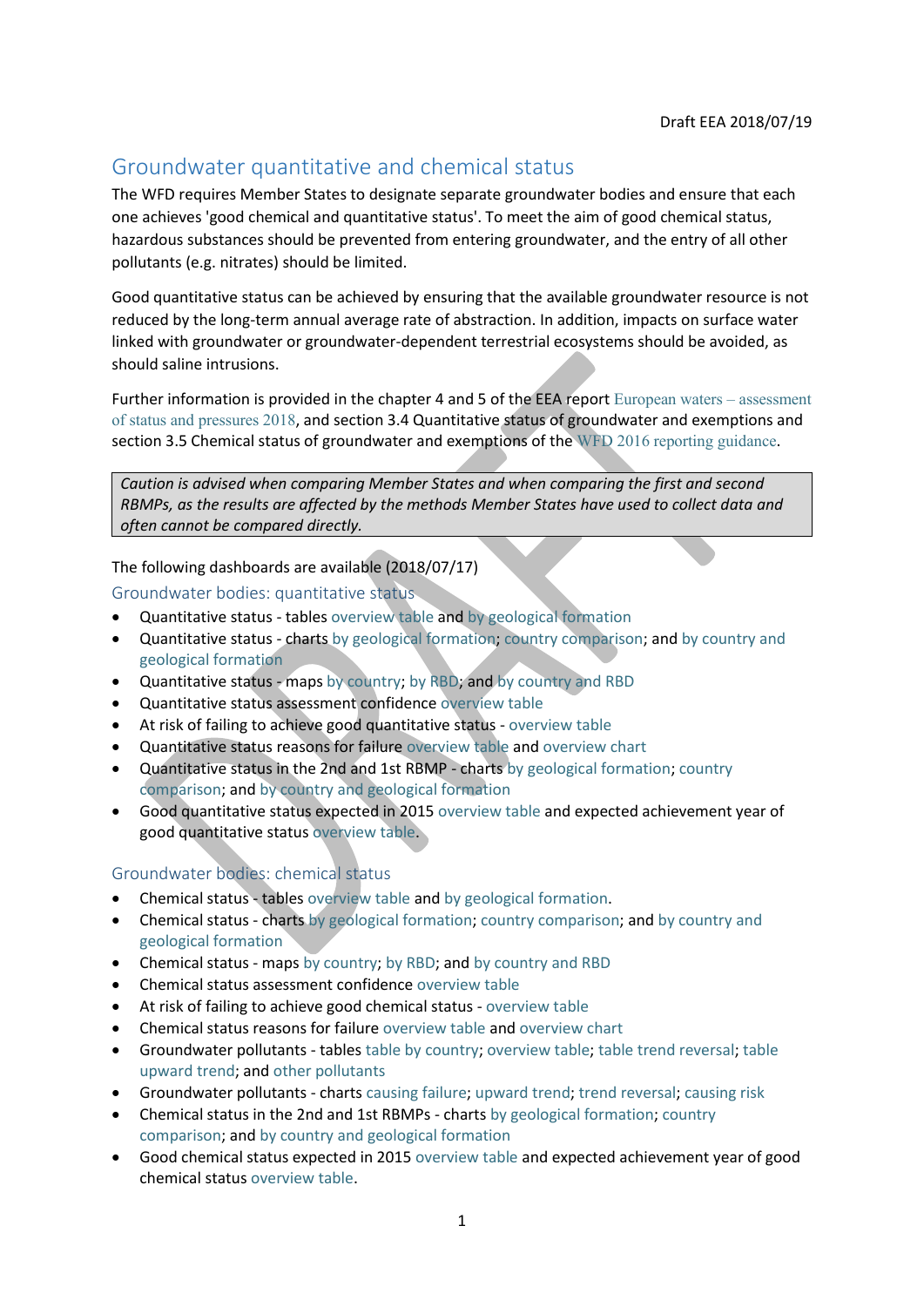### Groundwater bodies quantitative and chemical status

There are two **table dashboards** presenting overview of groundwater quantitative status: [overview](https://tableau.discomap.eea.europa.eu/t/Wateronline/views/WISE_SOW_GroundWaterBody/GWB_QuantitativeStatus?:embed=y&:display_count=no&:showVizHome=no)  [table](https://tableau.discomap.eea.europa.eu/t/Wateronline/views/WISE_SOW_GroundWaterBody/GWB_QuantitativeStatus?:embed=y&:display_count=no&:showVizHome=no) and [by geological formation;](https://tableau.discomap.eea.europa.eu/t/Wateronline/views/WISE_SOW_GroundWaterBody/GWB_Category_QuantitativeStatus?:embed=y&:display_count=no&:showVizHome=no) and two similar tables presenting overview of groundwater chemical status[: overview table](https://tableau.discomap.eea.europa.eu/t/Wateronline/views/WISE_SOW_GroundWaterBody/GWB_ChemicalStatus?:embed=y&:display_count=no&:showVizHome=no) and [by geological formation.](https://tableau.discomap.eea.europa.eu/t/Wateronline/views/WISE_SOW_GroundWaterBody/GWB_Category_ChemicalStatus?:embed=y&:display_count=no&:showVizHome=no)

Main features

- The *overview tables* (quantitative status: [overview table](https://tableau.discomap.eea.europa.eu/t/Wateronline/views/WISE_SOW_GroundWaterBody/GWB_QuantitativeStatus?:embed=y&:display_count=no&:showVizHome=no) and chemical status: [overview table](https://tableau.discomap.eea.europa.eu/t/Wateronline/views/WISE_SOW_GroundWaterBody/GWB_ChemicalStatus?:embed=y&:display_count=no&:showVizHome=no) ) present the results by default by area in  $km^2$  of groundwater bodies. Results may be changed to by number of groundwater bodies (filter measure).
- The tables by geological formation (quantitative status: [by geological formation](https://tableau.discomap.eea.europa.eu/t/Wateronline/views/WISE_SOW_GroundWaterBody/GWB_Category_QuantitativeStatus?:embed=y&:display_count=no&:showVizHome=no) and chemical status: [by geological formation\)](https://tableau.discomap.eea.europa.eu/t/Wateronline/views/WISE_SOW_GroundWaterBody/GWB_Category_ChemicalStatus?:embed=y&:display_count=no&:showVizHome=no) present the results by geological formation<sup>1</sup> and area in  $km^2$  of groundwater bodies (default), but by using the filters results can be changed to by percentage (pane) or by number of groundwater bodies.
- Moving the mouse to NUT0 (column with Member States) a [+] will appear and clicking on [+] will drill down to RBDs.
- By default, Member States are shown in alphabetical order by the two-letter country abbreviation. It is possible to rank Member States, for example, by % in "Good" status by selecting the column and sort descending.
- Columns are sorted by selecting a column and right click on ascending or descending sort.

**IEE** 

 $\checkmark$  Keep Only  $\checkmark$  Exclude  $(\checkmark \to \bar \Xi)$ 

The current version the sorting by percentage

is not possible (*EEA will look for a solution on this*).

Three **chart dashboards** present groundwater quantitative and chemical status [\(by geological](https://tableau.discomap.eea.europa.eu/t/Wateronline/views/WISE_SOW_Status/GWB_Status_Category?:embed=y&:showAppBanner=false&:showShareOptions=true&:display_count=no&:showVizHome=no)  [formation;](https://tableau.discomap.eea.europa.eu/t/Wateronline/views/WISE_SOW_Status/GWB_Status_Category?:embed=y&:showAppBanner=false&:showShareOptions=true&:display_count=no&:showVizHome=no) [country comparison;](https://tableau.discomap.eea.europa.eu/t/Wateronline/views/WISE_SOW_Status/GWB_Status_Country?:embed=y&:showAppBanner=false&:showShareOptions=true&:display_count=no&:showVizHome=no) and [by country and geological formation\)](https://tableau.discomap.eea.europa.eu/t/Wateronline/views/WISE_SOW_Status/GWB_Status_Category_Country?:embed=y&:showAppBanner=false&:showShareOptions=true&:display_count=no&:showVizHome=no).

Main features

- The chart dashboards consist of a top chart illustrating groundwater quantitative status and a lower chart with groundwater chemical status.
- Water bodies with unknown status may be excluded by clicking on the grey unknown square in the legend. Remark there is a legend for quantitative and one for chemical status.
- The charts wit[h country comparison](https://tableau.discomap.eea.europa.eu/t/Wateronline/views/WISE_SOW_Status/GWB_Status_Country?:embed=y&:showAppBanner=false&:showShareOptions=true&:display_count=no&:showVizHome=no) illustrate the proportion of unknowns per country and the status classes (good or poor). Caution is advised when comparing Member States, as the results are affected by the methods Member States have used to collect data.

Three **map dashboards** present groundwater quantitative and chemical status [\(by country;](https://tableau.discomap.eea.europa.eu/t/Wateronline/views/WISE_SOW_GWB_Status_Maps/GWB_Status_NUTS0?iframeSizedToWindow=true&:embed=y&:showAppBanner=false&:display_count=no&:showVizHome=no) [by RBD;](https://tableau.discomap.eea.europa.eu/t/Wateronline/views/WISE_SOW_GWB_Status_Maps/GWB_Status_RBD?iframeSizedToWindow=true&:embed=y&:showAppBanner=false&:display_count=no&:showVizHome=no) and [by country and RBD\)](https://tableau.discomap.eea.europa.eu/t/Wateronline/views/WISE_SOW_GWB_Status_Maps/GWB_Status_Country?iframeSizedToWindow=true&:embed=y&:showAppBanner=false&:display_count=no&:showVizHome=no).

Main features

**.** 

- The maps illustrate by default the proportion of water bodies failing to achieve good groundwater status (the worst status of quantitative or chemical status).
- In the filter 'failing to achieve good' either quantitative or chemical status can be selected. The filters may also be used to show percent failure with or without unknowns.
- Rolling over the maps pop-ups will show information for a specific country or RBD.

<sup>&</sup>lt;sup>1</sup> Geological formation: 'porous'; 'fissured' and 'fractured'.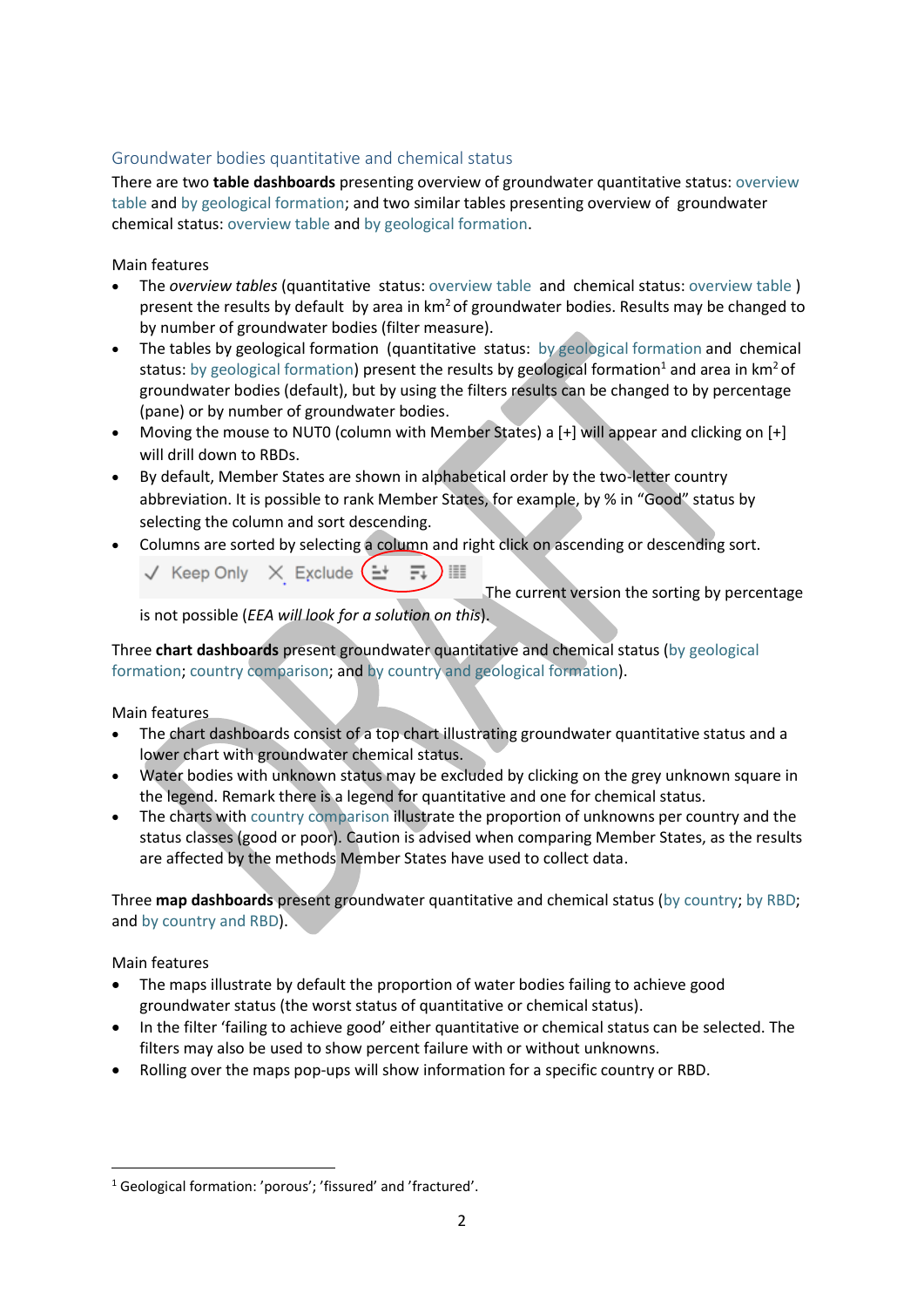### Expected status in 2015 and achievement year of good status

Two times two table dashboards present the status expected in 2015 (quantitative status: [overview](https://tableau.discomap.eea.europa.eu/t/Wateronline/views/WISE_SOW_GWB_ExpectedStatus/GWB_gwQuantitativeStatusExpectedGoodIn2015?:embed=y&:showAppBanner=false&:showShareOptions=true&:display_count=no&:showVizHome=no)  [table](https://tableau.discomap.eea.europa.eu/t/Wateronline/views/WISE_SOW_GWB_ExpectedStatus/GWB_gwQuantitativeStatusExpectedGoodIn2015?:embed=y&:showAppBanner=false&:showShareOptions=true&:display_count=no&:showVizHome=no) and chemical status: [overview table\)](https://tableau.discomap.eea.europa.eu/t/Wateronline/views/WISE_SOW_GWB_ExpectedStatus/GWB_gwChemicalStatusExpectedGoodIn2015?:embed=y&:showAppBanner=false&:showShareOptions=true&:display_count=no&:showVizHome=no), and expected achievement year of good status (quantitative status: [overview](https://tableau.discomap.eea.europa.eu/t/Wateronline/views/WISE_SOW_GWB_ExpectedStatus/GWB_gwQuantitativeStatusExpectedAchievementDate?:embed=y&:showAppBanner=false&:showShareOptions=true&:display_count=no&:showVizHome=no) table and chemical status[: overview table\)](https://tableau.discomap.eea.europa.eu/t/Wateronline/views/WISE_SOW_GWB_ExpectedStatus/GWB_gwChemicalStatusExpectedAchievementDate?:embed=y&:showAppBanner=false&:showShareOptions=true&:display_count=no&:showVizHome=no).

In the reporting Member States had the possibility to indicate whether it is expected that this groundwater body will achieve good quantitative or chemical status by the end of 2015. This may differ from the data reported under above quantitative or chemical status, because the assessment of status included in the second RBMP will most likely be based on monitoring data from the period 2010-2014, given that the second RBMP will be prepared in 2014 for public consultation. Therefore, the status communicated in the second RBMP may not necessarily reflect the expected status in 2015.

If good status will NOT be achieved by 2015 (i.e. the above-expected quantitative or chemical status in 2015 is No), Member States have reported the date (year) by which it is expected that it will be achieved.

Main features

- The results on expected status in 2015 (quantitative status: [overview table](https://tableau.discomap.eea.europa.eu/t/Wateronline/views/WISE_SOW_GWB_ExpectedStatus/GWB_gwQuantitativeStatusExpectedGoodIn2015?:embed=y&:showAppBanner=false&:showShareOptions=true&:display_count=no&:showVizHome=no) and chemical status[: overview table\)](https://tableau.discomap.eea.europa.eu/t/Wateronline/views/WISE_SOW_GWB_ExpectedStatus/GWB_gwChemicalStatusExpectedGoodIn2015?:embed=y&:showAppBanner=false&:showShareOptions=true&:display_count=no&:showVizHome=no), differ from the 2<sup>nd</sup> RBMPs respective status as the 2015 results has no unknowns. Using the expected 2015 status tthere is an overall improvement in good quantitative status from 89 % to 90 %, and the percentage in good status is unchanged for chemical status (74% in good status) .
- The table dashboard on and expected achievement year of good status [\(quantitative](https://tableau.discomap.eea.europa.eu/t/Wateronline/views/WISE_SOW_SWB_ExpectedStatus/SWB_EcologicalStatusExpectedDate?:embed=y&:showAppBanner=false&:showShareOptions=true&:display_count=no&:showVizHome=no)  status: [overview table](https://tableau.discomap.eea.europa.eu/t/Wateronline/views/WISE_SOW_GWB_ExpectedStatus/GWB_gwQuantitativeStatusExpectedAchievementDate?:embed=y&:showAppBanner=false&:showShareOptions=true&:display_count=no&:showVizHome=no) [and chemical status: overview table\)](https://tableau.discomap.eea.europa.eu/t/Wateronline/views/WISE_SOW_SWB_ExpectedStatus/SWB_EcologicalStatusExpectedDate?:embed=y&:showAppBanner=false&:showShareOptions=true&:display_count=no&:showVizHome=no) present columns with 'water bodies already in good status (2015)', 'water bodies with less stringent objectives', and the expected achievement date of good status either by 'the end of the 2<sup>nd</sup> RBMPs (2021)', by 'the end of the 3 rd RBMPs (2027) or after 2027'.
	- o Relative few water bodies (1-2 %) have less stringent objectives.
	- Member States foresee nearly all groundwater bodies will achieve good quantitative status by the end of the 3rd RBMP (in 2027).
	- o Member States foresee a major improvement in chemical status in the 3rd RBMPs (17 %), while 4-5 % of the area of groundwater bodies are not expected to achieve good chemical status in 2027.

### Quantitative or chemical status assessment confidence

Member States have with the 2<sup>nd</sup> RBMPs reported the quantitative and chemical status assessment confidence as either no information, low, medium or high confidence. The criteria used by Member States to assess confidence vary considerably, but general guidance has been: Low confidence (e.g. no monitoring data, or no conceptual model or understanding of the system); Medium confidence (e.g. limited or insufficiently robust monitoring data and expert judgment plays a significant role in assessment of status). High confidence (e.g. good monitoring data, and a good conceptual model or understanding of the system based on information on its natural characteristics and its pressures). Results on assessment confidence are only available for the second RBMPs.

#### Main features

- Two similar table dashboards (quantitative status[: overview table](https://tableau.discomap.eea.europa.eu/t/Wateronline/views/WISE_SOW_GWB_ExpectedStatus/GWB_gwQuantitativeAssessmentConfidence?:embed=y&:showAppBanner=false&:showShareOptions=true&:display_count=no&:showVizHome=no) and chemical status: [overview table\)](https://tableau.discomap.eea.europa.eu/t/Wateronline/views/WISE_SOW_GWB_ExpectedStatus/GWB_gwChemicalAssessmentConfidence?:embed=y&:showAppBanner=false&:showShareOptions=true&:display_count=no&:showVizHome=no) present overview of area of groundwater bodies of high, medium, low or unknown quantitative or chemical status assessment confidence.
- Moving the mouse to NUT0 (column with Member States) a  $[+]$  will appear and clicking on  $[+]$ will drill down to RBDs.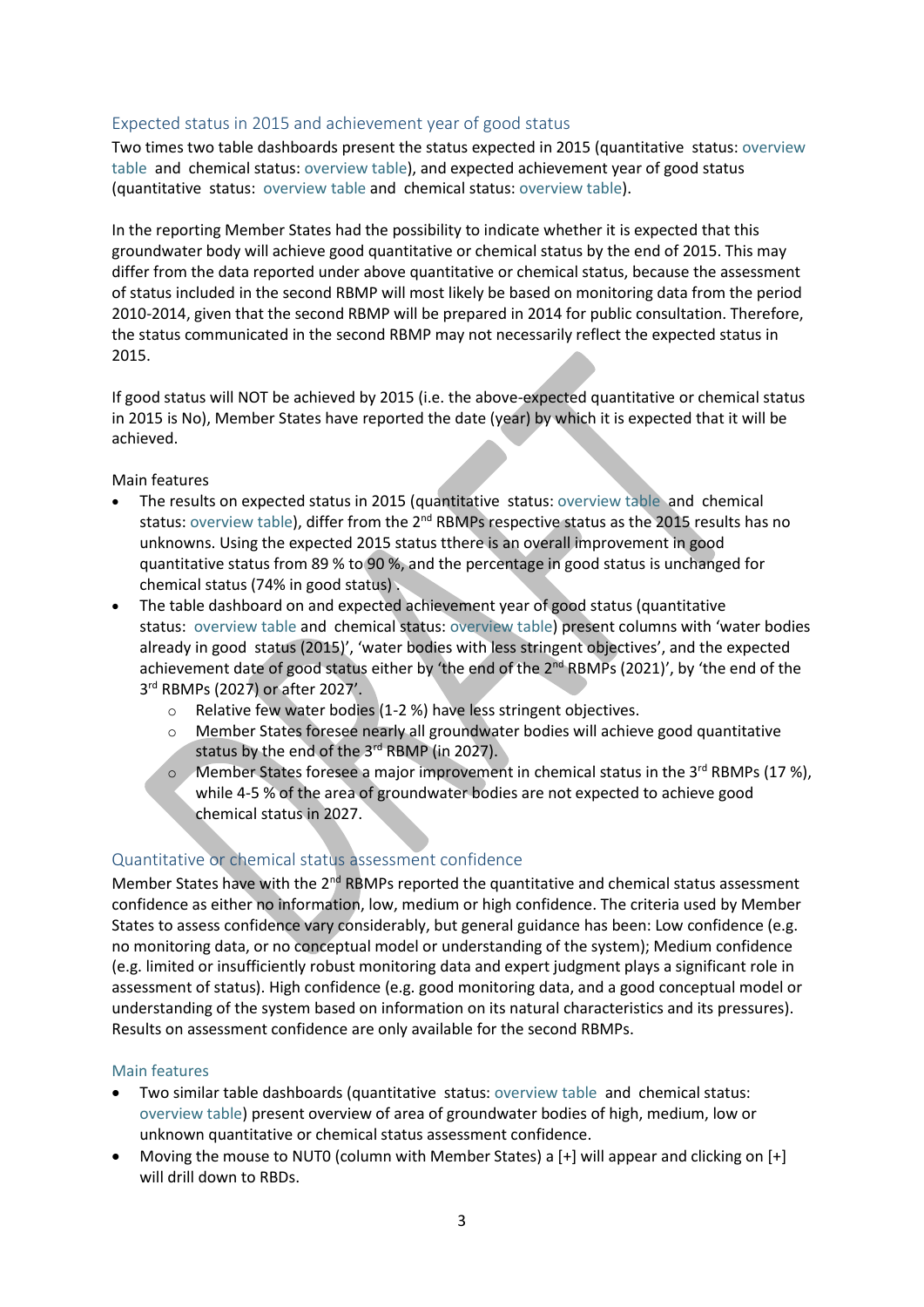## Risk of failing to achieve good quantitative status and reason for failure

One dashboard presents information of groundwater bodies at risk of failing to achieve good quantitative status [\(overview table\)](https://tableau.discomap.eea.europa.eu/t/Wateronline/views/WISE_SOW_GWB_gwAtRiskQuantitative/GWB_gwAtRiskQuantitative?iframeSizedToWindow=true&:embed=y&:showAppBanner=false&:display_count=no&:showVizHome=no) and two dashboards quantitative status reasons for failure [\(overview table](https://tableau.discomap.eea.europa.eu/t/Wateronline/views/WISE_SOW_gwQuantitativeReasonsForFailure/GWB_gwQuantitativeReasonsForFailure?%3Aembed=y&%3AshowAppBanner=false&%3AshowShareOptions=true&%3Adisplay_count=no&%3AshowVizHome=no) and [overview chart\)](https://tableau.discomap.eea.europa.eu/t/Wateronline/views/WISE_SOW_gwQuantitativeReasonsForFailure/GWB_gwQuantitativeReasonsForFailure_Europe_Chart?iframeSizedToWindow=true&:embed=y&:showAppBanner=false&:display_count=no&:showVizHome=no).

If the groundwater body is at risk of failing to be of good quantitative status, Member States have reported the Environmental Objective related to the risk from the enumeration list.

- 'Uses or functions' = The actual or potential legitimate uses or functions of the groundwater body.
- 'Surface waters / terrestrial ecosystems' = The relationship between groundwater bodies and the associated surface waters and directly dependent terrestrial ecosystems.

If the groundwater body is of poor quantitative status, the reasons for failure have been selected from the below enumeration list:

- 'Water balance' = Exceedance of available groundwater resource by long-term annual average rate of abstraction that may result in a decrease of groundwater levels.
- 'Surface water' = Failure to achieve Environmental Objectives (Article 4 WFD) for associated surface water bodies resulting from anthropogenic water level alteration or change in flow conditions; significant diminution of the status of surface waters resulting from anthropogenic water level alteration or change in flow conditions.
- 'Groundwater dependent terrestrial ecosystems' = Significant damage to groundwater dependent terrestrial ecosystems resulting from an anthropogenic water level alteration.
- 'Saline or other intrusion' = Regional saline or other intrusions resulting from anthropogenically induced sustained changes in flow direction.

Further guidance can be found in CIS Guidance Document 18 on the Groundwater Status and Trends Assessment<sup>2</sup>.

# Risk of failing to achieve good chemical status and reason for failure

One dashboard presents information of groundwater bodies at risk of failing to achieve good chemical status [\(overview table\)](https://tableau.discomap.eea.europa.eu/t/Wateronline/views/WISE_SOW_GWB_gwAtRiskChemical/GWB_gwAtRiskChemical?iframeSizedToWindow=true&:embed=y&:showAppBanner=false&:display_count=no&:showVizHome=no) and two dashboards chemical status reasons for failure [\(overview](https://tableau.discomap.eea.europa.eu/t/Wateronline/views/WISE_SOW_gwChemicalReasonsForFailure/GWB_gwChemicalReasonsForFailure?:embed=y&:showAppBanner=false&:showShareOptions=true&:display_count=no&:showVizHome=no)  [table](https://tableau.discomap.eea.europa.eu/t/Wateronline/views/WISE_SOW_gwChemicalReasonsForFailure/GWB_gwChemicalReasonsForFailure?:embed=y&:showAppBanner=false&:showShareOptions=true&:display_count=no&:showVizHome=no) and [overview chart\)](https://tableau.discomap.eea.europa.eu/t/Wateronline/views/WISE_SOW_gwChemicalReasonsForFailure/GWB_gwChemicalReasonsForFailure_Europe_Chart?iframeSizedToWindow=true&:embed=y&:showAppBanner=false&:display_count=no&:showVizHome=no).

If the groundwater body is at risk of failing to be of good chemical status, Member States have reported the Environmental Objective to which the risk is related from the enumeration list:

- 'Uses or functions' = The actual or potential legitimate uses or functions of the groundwater body.
- 'Surface waters / terrestrial ecosystems' = The relationship between groundwater bodies and the associated surface waters and directly dependent terrestrial ecosystems.
- 'Both' = Both.

Further guidance can be found in CIS Guidance Document 18: Groundwater Status and Trends Assessment<sup>3</sup>.

[a54a23fa7885/Guidance%20No%2026%20-](https://circabc.europa.eu/sd/a/8564a357-0e17-4619-bd76-a54a23fa7885/Guidance%20No%2026%20-%20GW%20risk%20assessment%20and%20conceptual%20models.pdf)

**<sup>.</sup>** <sup>2</sup> [https://circabc.europa.eu/sd/a/8564a357-0e17-4619-bd76](https://circabc.europa.eu/sd/a/8564a357-0e17-4619-bd76-a54a23fa7885/Guidance%20No%2026%20-%20GW%20risk%20assessment%20and%20conceptual%20models.pdf) [a54a23fa7885/Guidance%20No%2026%20-](https://circabc.europa.eu/sd/a/8564a357-0e17-4619-bd76-a54a23fa7885/Guidance%20No%2026%20-%20GW%20risk%20assessment%20and%20conceptual%20models.pdf)

[<sup>%20</sup>GW%20risk%20assessment%20and%20conceptual%20models.pdf](https://circabc.europa.eu/sd/a/8564a357-0e17-4619-bd76-a54a23fa7885/Guidance%20No%2026%20-%20GW%20risk%20assessment%20and%20conceptual%20models.pdf) <sup>3</sup> [https://circabc.europa.eu/sd/a/8564a357-0e17-4619-bd76-](https://circabc.europa.eu/sd/a/8564a357-0e17-4619-bd76-a54a23fa7885/Guidance%20No%2026%20-%20GW%20risk%20assessment%20and%20conceptual%20models.pdf)

[<sup>%20</sup>GW%20risk%20assessment%20and%20conceptual%20models.pdf](https://circabc.europa.eu/sd/a/8564a357-0e17-4619-bd76-a54a23fa7885/Guidance%20No%2026%20-%20GW%20risk%20assessment%20and%20conceptual%20models.pdf)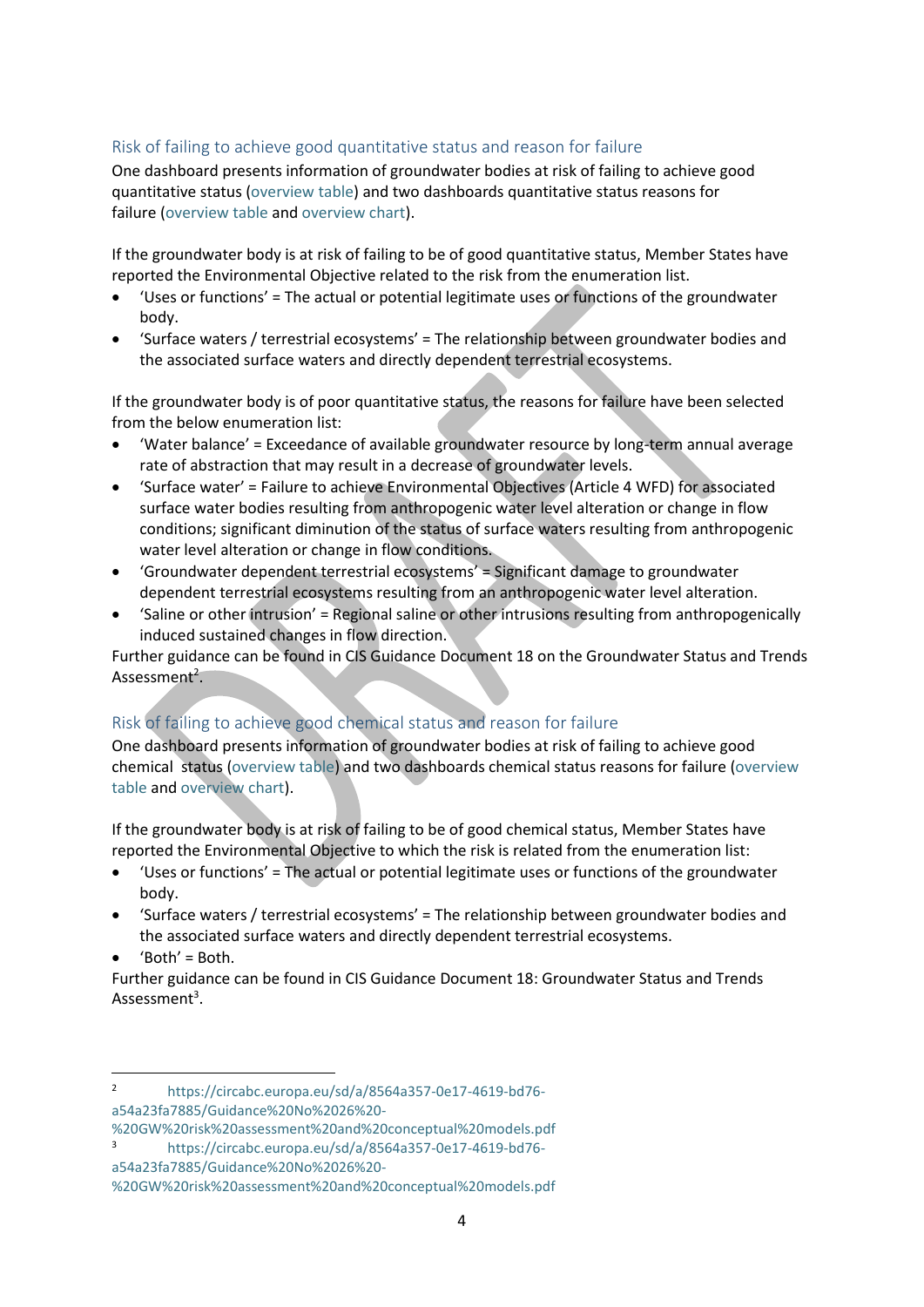If the groundwater body is of poor chemical status, the reasons for failure have been selected from the enumeration list:

- 'General water quality assessment' = Significant impairment of human uses; significant environmental risk from pollutants across the groundwater body.
- 'Surface water' = Failure to achieve Environmental Objectives (Article 4 WFD) in associated surface water bodies or significant diminution of the ecological or chemical status of such surface water bodies.
- 'Groundwater dependent terrestrial ecosystems' = Significant damage to terrestrial ecosystems which depend directly on the groundwater body.
- 'Saline or other intrusion' = Regional saline or other intrusions resulting from anthropogenically induced sustained changes in flow direction.
- 'Drinking Water Protected Area' = Deterioration in quality of waters for human consumption.

# Comparison of groundwater status in the 2nd and 1st RBMPs

Two times three chart dashboards present groundwater quantitative [\(by geological](https://tableau.discomap.eea.europa.eu/t/Wateronline/views/WISE_SOW_GWB_Status_Compare/GWB_QuantitativeStatus_Category?:embed=y&:showAppBanner=false&:showShareOptions=true&:display_count=no&:showVizHome=no)  [formation;](https://tableau.discomap.eea.europa.eu/t/Wateronline/views/WISE_SOW_GWB_Status_Compare/GWB_QuantitativeStatus_Category?:embed=y&:showAppBanner=false&:showShareOptions=true&:display_count=no&:showVizHome=no) [country comparison;](https://tableau.discomap.eea.europa.eu/t/Wateronline/views/WISE_SOW_GWB_Status_Compare/GWB_QuantitativeStatus_Country?:embed=y&:showAppBanner=false&:showShareOptions=true&:display_count=no&:showVizHome=no) and [by country and geological formation\)](https://tableau.discomap.eea.europa.eu/t/Wateronline/views/WISE_SOW_GWB_Status_Compare/GWB_QuantitativeStatus_CategoryCountry?:embed=y&:showAppBanner=false&:showShareOptions=true&:display_count=no&:showVizHome=no) and chemical status [\(by](https://tableau.discomap.eea.europa.eu/t/Wateronline/views/WISE_SOW_GWB_Status_Compare/GWB_ChemicalStatus_Category?:embed=y&:showAppBanner=false&:showShareOptions=true&:display_count=no&:showVizHome=no)  [geological formation;](https://tableau.discomap.eea.europa.eu/t/Wateronline/views/WISE_SOW_GWB_Status_Compare/GWB_ChemicalStatus_Category?:embed=y&:showAppBanner=false&:showShareOptions=true&:display_count=no&:showVizHome=no) [country comparison;](https://tableau.discomap.eea.europa.eu/t/Wateronline/views/WISE_SOW_GWB_Status_Compare/GWB_ChemicalStatus_Country?:embed=y&:showAppBanner=false&:showShareOptions=true&:display_count=no&:showVizHome=no) and [by country and geological formation\)](https://tableau.discomap.eea.europa.eu/t/Wateronline/views/WISE_SOW_GWB_Status_Compare/GWB_ChemicalStatus_CategoryCountry?:embed=y&:showAppBanner=false&:showShareOptions=true&:display_count=no&:showVizHome=no) in the 2nd and 1st RBMPs.

Main features

- The filters (left panel) may be used to select the results presented. By default is presented the area of groundwater bodies, but in the 'measure filter' results can be changed by number of groundwater bodies.
- The filter 'water bodies' makes it possible to select only the water bodies that were unchanged from 1<sup>st</sup> to 2<sup>nd</sup> RBMPs; this filter will exclude countries with the majority of surface water bodies redelineated from 1st to 2nd RBMPs.
- Water bodies with unknown status may be excluded by clicking on 'Unknown' in the legend.
- Clicking on for example 'poor' in 1st RBMPs in (\*) will illustrate the status of these water bodies in the  $2^{nd}$  RBMPs. Clicking on 'good' will illustrate how many water bodies are still in good in  $2^{nd}$ RBMPs and the area goundwater bodies that have deteriorated.
- A special feature is 'Ctrl' clicking in 'good' and 'poor' in 1<sup>st</sup> RBMPs and excluding unknowns in legend will illustrate the status of groundwater with known status in 1<sup>st</sup> and 2<sup>nd</sup> RBMPs.

# Groundwater pollutants

Member States have for groundwater bodies failing to achieve good chemical status reported the pollutants causing failure. A water body may have more than one pollutant causing failure.

Five table dashboards and four chart dashboards present results on the groundwater pollutants causing failure

- Groundwater pollutants table[s table by country;](https://tableau.discomap.eea.europa.eu/t/Wateronline/views/WISE_SOW_gwPollutant/GWB_gwPollutant?:embed=y&:showAppBanner=false&:showShareOptions=true&:display_count=no&:showVizHome=no) [overview table;](https://tableau.discomap.eea.europa.eu/t/Wateronline/views/WISE_SOW_gwPollutant/GWB_gwPollutant_Europe?:embed=y&:showAppBanner=false&:showShareOptions=true&:display_count=no&:showVizHome=no) [table trend reversal;](https://tableau.discomap.eea.europa.eu/t/Wateronline/views/WISE_SOW_gwPollutant/GWB_gwPollutant_Europe/nery@eea.dmz1/TrendReversal?:embed=y&:showAppBanner=false&:showShareOptions=true&:display_count=no&:showVizHome=no) [table](https://tableau.discomap.eea.europa.eu/t/Wateronline/views/WISE_SOW_gwPollutant/GWB_gwPollutant_Europe/nery@eea.dmz1/UpwardTrend?:embed=y&:showAppBanner=false&:showShareOptions=true&:display_count=no&:showVizHome=no)  [upward trend;](https://tableau.discomap.eea.europa.eu/t/Wateronline/views/WISE_SOW_gwPollutant/GWB_gwPollutant_Europe/nery@eea.dmz1/UpwardTrend?:embed=y&:showAppBanner=false&:showShareOptions=true&:display_count=no&:showVizHome=no) and [other pollutants](https://tableau.discomap.eea.europa.eu/t/Wateronline/views/WISE_SOW_gwPollutantOther/WISE_SOW_gwPollutantOther?:embed=y&:showAppBanner=false&:showShareOptions=true&:display_count=no&:showVizHome=no)
- Groundwater pollutants charts [causing failure;](https://tableau.discomap.eea.europa.eu/t/Wateronline/views/WISE_SOW_gwPollutant/GWB_gwPollutant_Europe_G?:embed=y&:showAppBanner=false&:showShareOptions=true&:display_count=no&:showVizHome=no) [upward trend;](https://tableau.discomap.eea.europa.eu/t/Wateronline/views/WISE_SOW_gwPollutant/GWB_gwPollutant_Europe_G/nery@eea.dmz1/UpwardTrend?:embed=y&:showAppBanner=false&:showShareOptions=true&:display_count=no&:showVizHome=no) [trend reversal;](https://tableau.discomap.eea.europa.eu/t/Wateronline/views/WISE_SOW_gwPollutant/GWB_gwPollutant_Europe_G/nery@eea.dmz1/TrendReversal?%3Aembed=y&%3AshowAppBanner=false&%3AshowShareOptions=true&%3Adisplay_count=no&%3AshowVizHome=no) and [causing risk](https://tableau.discomap.eea.europa.eu/t/Wateronline/views/WISE_SOW_gwPollutant/GWB_gwPollutant_Europe_G/nery@eea.dmz1/CausingRisk?%3Aembed=y&%3AshowAppBanner=false&%3AshowShareOptions=true&%3Adisplay_count=no&%3AshowVizHome=no)

Main features

- The main groundwater pollutant dashboard [\(table by country\)](https://tableau.discomap.eea.europa.eu/t/Wateronline/views/WISE_SOW_gwPollutant/GWB_gwPollutant?:embed=y&:showAppBanner=false&:showShareOptions=true&:display_count=no&:showVizHome=no) has on top EU results and below results from Member States. The groundwater pollutant are ranked by area of groundwater bodies failing the threshold.
- The percentages are calculated as the proportion of water bodies failing due to the specific groundwater pollutant. As a water body may be affected by more than one pollutants the sum of percentage values is greater than 100 %.